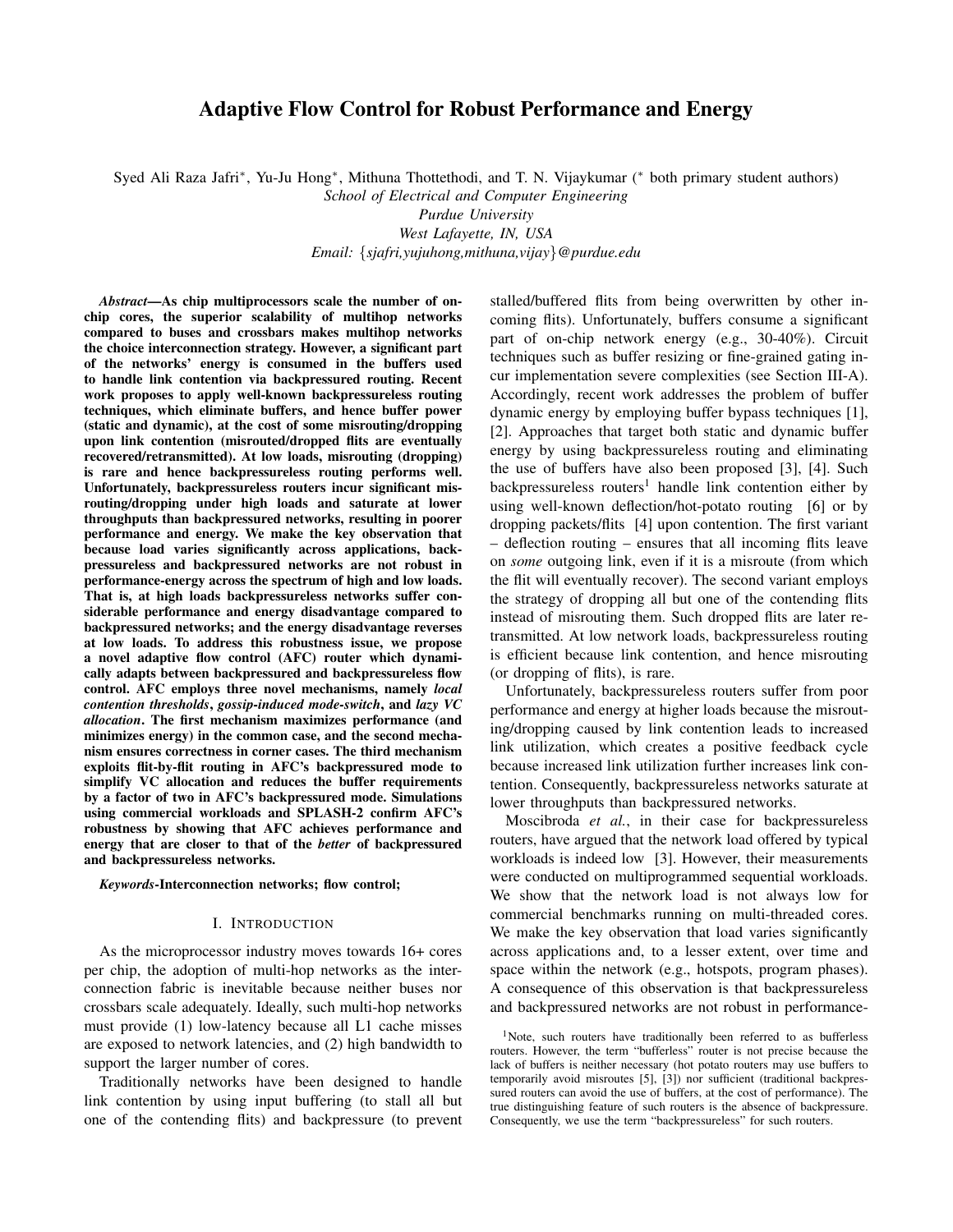energy across the spectrum of high and low loads – i.e., at high loads backpressureless networks suffer considerable performance and energy disadvantage compared to backpressured networks; and the energy disadvantage reverses at low loads. Performance-energy robustness is important especially for multicores which target general-purpose computing where often applications exert vastly diverse loads on the network.

To address this robustness issue, we propose Adaptive Flow Control (AFC) – which dynamically adapts between backpressureless and backpressured flow control – to approach the best of both worlds, thereby improving performance-energy robustness. Individual AFC routers dynamically switch between backpressured and backpressureless modes of operation. AFC does not use global, networkwide mode switching because a distributed, synchronized operation to ensure that all routers are switched, while applications are running, may be impractical. As such, at any instant of time some routers may be in backpressureless mode and the others in backpressured mode; and, a given router may switch modes over time.

There are two key challenges for AFC, one in the common case of unvarying (high or low) load and the other in corner cases of varying load. In the first case, the routers should be in the appropriate mode of operation to achieve good performance-energy. To avoid per-application tuning of the modes, we propose *local contention thresholds*, our first novel mechanism, derived statically at design-time based solely on network loading and independent of other application characteristics. Routers where the locally-measured link contention exceeds the thresholds switch to backpressured mode, and vice versa.

Second, AFC must ensure the correctness in the corner cases of flow control interactions between adjacent routers in different modes of operation (e.g., in transient conditions when the load is changing or under high spatial variation in load). Depending on the direction of communication, there is an easy case and a difficult case. In the easy case of a backpressured-mode router communicating with a backpressureless-mode router, no additional safeguards are needed because backpressureless-mode routers are prepared to accept flits on every cycle. However, communication from backpressureless-mode routers to backpressured-mode routers is difficult because backpressured-mode routers, by definition, cannot always accept flits that a backpressurelessmode router may send. To address this concern, we propose *gossip-induced mode switches*, our second novel mechanism, wherein backpressureless-mode routers are forced to switch to backpressured-mode because of contention at a neighboring (backpressured) router even though the backpressureless router may not observe local contention. AFC infers contention at the neighboring nodes from locally-visible creditbackflows that are used for backpressured flow control.

Finally, because AFC (like backpressureless routing) may route flits of a single packet independently, AFC incurs the area and dynamic energy overhead (compared to a backpressured router) of wider flits requiring wider buffers, crossbars and links to carry per-flit routing information. At low loads, the energy overhead is more than compensated by AFC's ability to eliminate both static and dynamic buffer energy due to its backpressureless mode where *all* its buffers are power-gated [7]. Such coarse-grained gating does not incur the implementation complexities of fine-grained gating mentioned above. At high loads, where dynamic energy dominates, naively using traditional backpressured mode incurs the full energy overhead. Instead, AFC compensates for the area and energy overhead of the wider flits by leveraging flit-by-flit routing to optimize the backpressured mode. Traditional virtual channel (VC) flow control allocates and releases VC buffers at per-packet granularity to ensure that flits of a packet are always routed together because individual flits do not contain routing information. In contrast, because a packet's flit may be routed independently by a backpressureless-mode router to a backpressured-mode router, AFC must support flit-by-flit routing even in its backpressured mode. Because the purpose of VCs is to prevent intermingling of flits from multiple packets, flitby-flit routing simplifies VC allocation. AFC leverages this observation both (1) to improve performance by increasing the number of VCs *while* shortening the router pipeline via *lazy VC allocation* at the next router, which is our third novel mechanism, and (2) to reduce energy by shrinking the per-VC buffer and the total buffer (despite having more VCs).

Neither of these two optimizations is possible in traditional backpressured networks. Such lazy VC allocation is not possible due to basic correctness requirements of VC flow-control. Such buffer reduction is also not possible because conventional VC allocation does not scale to a large number of VCs and because reducing per-VC buffer depth has a significant impact on performance. AFC's shallower buffers recapture a significant fraction of the energy overhead of wider flits and more than compensate for the area overhead of supporting both flow-control mechanisms.

In summary, the paper's contributions are:

- We demonstrate backpressured and backpressureless networks are not robust in performance and energy across the spectrum of high and low loads.
- To address this robustness issue, we propose an adaptive flow control (AFC) router which employs *local contention thresholds*, *gossip-induced mode-switch*, and *lazy VC allocation*. The first mechanism maximizes performance (and minimizes energy) in the common case, and the second mechanism ensures correctness in corner cases. The third mechanism exploits flit-byflit routing in AFC's backpressured mode to simplify VC allocation and reduces the buffer requirements by a factor of two in AFC's backpressured mode.
- Simulations using commercial workloads and SPLASH-2 confirm AFC's robustness by showing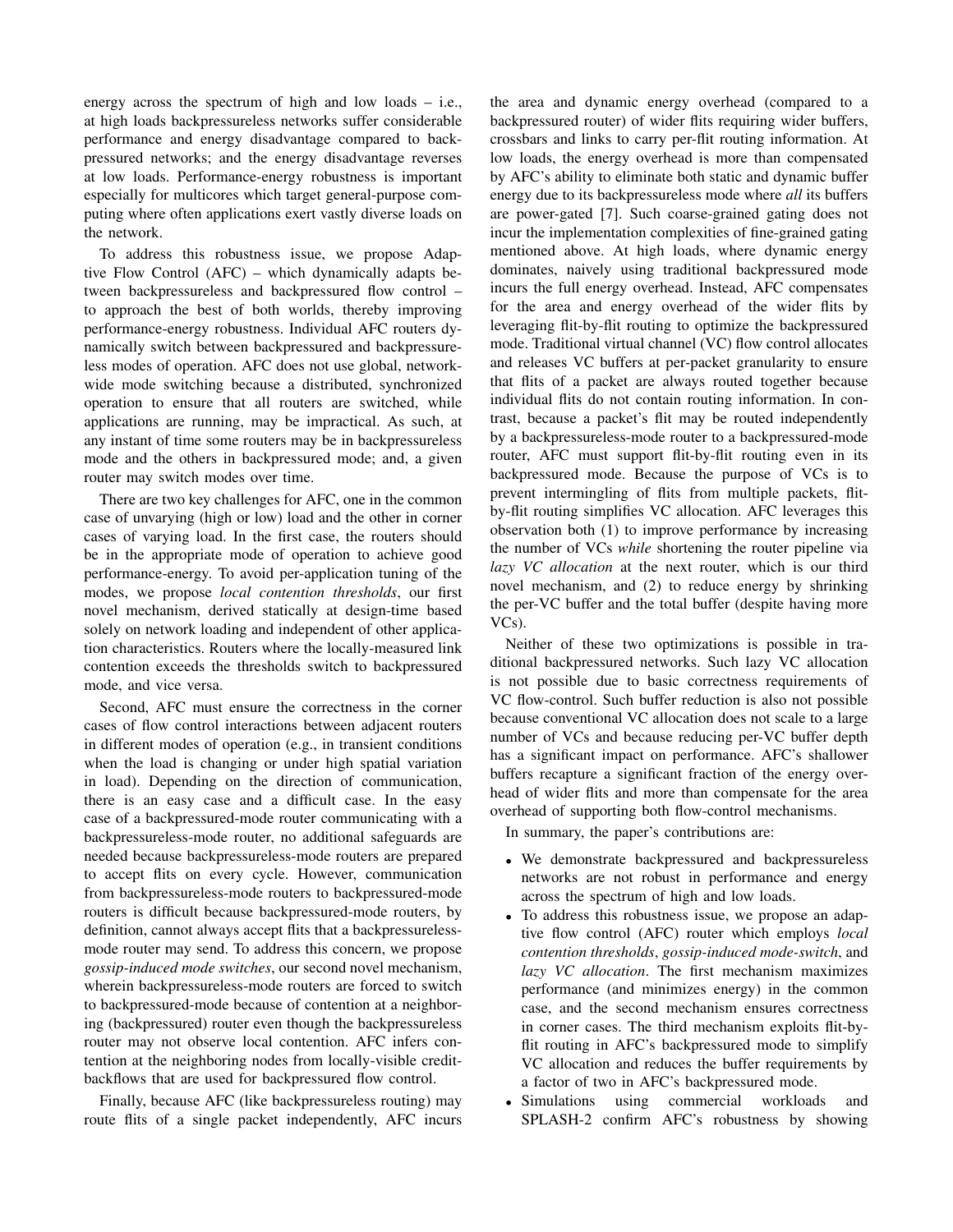that AFC achieves performance and energy that are closer to that of the *better* of backpressured and backpressureless routers.

The rest of the paper is organized as follows. Section II analyzes the impact of flow control on performance and energy. Section III describes adaptive flow control. Section IV describes our evaluation methodology. Section V discusses experimental results. Related work is described in Section VI. Finally, Section VII concludes this paper.

# II. IMPACT OF FLOW CONTROL ON PERFORMANCE AND ENERGY

Backpressured and backpresureless flow control differ primarily in how they handle link contention. From this difference, a number of other secondary differences emerge. To illustrate the differences, consider how the following scenario is handled by the two flow control techniques: two flits at two different input ports of a router contend for the same output port.

In traditional backpressured networks, one flit is allowed to traverse the desired output link while the other is buffered locally. To prevent subsequent flits from overwriting the stalled flit, backpressure is implemented via credit tokens which let neighboring routers know whether buffers are free. To ensure that the stalled flit does not prevent subsequent flits from utilizing idle links, the input queues employ multiflit buffers. To ameliorate head-of-line (HOL) blocking in such input-queued routers, routers employ multiple  $VCs<sup>2</sup>$ per physical channel. The operation of a canonical backpressured router may be viewed as four key steps (not necessarily corresponding to pipeline stages, as explained later). In the first step, the header flit of a packet is routed (R) to a set of output ports. The second step is the VC allocation (VCA) stage where the header flit requests a VC from among the free VCs on the output ports of interest. In the switch arbitration (SA) step, flits with an allocated VC compete for output ports. In the fourth step the flit traverses the switch (ST) and links (LT) (which may take multiple cycles) to be deposited at the input buffers of the neighboring routers.

The above steps may not correspond to pipeline stages because of several performance/energy optimizations including (a) lookahead routing (LAR) [8], wherein the routes are computed one hop earlier, (b) speculative overlapping of dependent functions, (e.g., [9]) and (c) aggressive router microarchitectures that can exploit other buffer/crossbar bypass paths to minimize router delay and energy [2]. Table I shows an ideal two-stage backpressured router in which we charitably assume that VCA occurs in zero cycles. Realistically, VCA delay can be hidden only by successful speculation, which is more likely at low loads.

Backpressureless flow-control, on the other hand, allows one contending flit to progress on the desired port. The other flit is either dispatched to an output port that may potentially take it farther from its destination (i.e., deflection) or dropped altogether. In either case, the routers are backpressureless since they are always ready to accept new flits because the old flits are either deflected or dropped<sup>3</sup>.

*Misrouting vs. Dropping flits:* In this paper, we focus on the flit-by-flit deflection routing variant of backpressureless routing [3] because the variant that drops packets saturates at lower loads, even according to the original paper [4]. Because deflection routers ensure that each incoming flit is dispatched on an output port in each cycle [6], no flit is ever blocked. Consequently, deflection routers effectively avoid deadlocks and HOL blocking without the use of VCs.

*Key complexities of deflection-based backpressureless routing:* Recent critiques of backpressureless routing [4], [10] have focused on two key complexities in backpressureless routing, concluding that they must be overcome before such routing becomes practical. We observe that the complexities are not fundamental and arise because of specific design choices – there exist alternative backpressureless designs that avoid these complexities altogether.

The first perceived complexity is that deflection routers require worst-case buffering at *each node* for reordering and reassembly to handle the possibility of out-of-order flit delivery. Specifically, this complexity may be divided in to two categories: buffering for expected packets (the easy case) and buffering for unexpected packets (the difficult case). In the easy case, reordering and reassembly does not impose any additional cost for expected packets because expected packets are those for which a coherence request has been sent, which implies that there exists a (local) MSHR entry to receive the packet. MSHRs provide such receiveside buffering functionality even in traditional backpressured networks where flits from different packets may be intermingled because they may arrive on different physical/virtual channels, as also noted by Moscibroda *et al.* [3]. One may think that backpressureless will further complicate receiveside buffering because flits of the *same* packet may arrive in arbitrary order in backpressureless routers, whereas backpressured networks can only see arbitrary intermingling of flits across different packets. However, there is no additional complexity as both cases require a single random access memory array for MSHR buffers.

The difficult case involves unexpected packets which may occur due to dirty-writebacks. Such unexpected packets do not have pre-allocated MSHR entries to serve as receive-side buffers. In this case, a naive backpressureless implementation will indeed require worst-case buffering at *each node* for as many write-buffer entries in the *entire system*. However, such worst-case buffering can be avoided by using coherence

<sup>&</sup>lt;sup>2</sup>More importantly, VCs have a primary role in deadlock avoidance when used with routing algorithms that allow cyclic dependences among physical channels/links. However, in this paper, we consider provably deadlock-free dimension-ordered routing (DOR), where VCs have no deadlock-avoidance functionality. Instead, VCs offer performance benefits because of reduced HOL blocking.

<sup>&</sup>lt;sup>3</sup>Though there is no backpressure on the network ports, backpressureless routers do exert backpressure on the injection ports where new flits are not accepted unless an output port is free after accounting for network flits.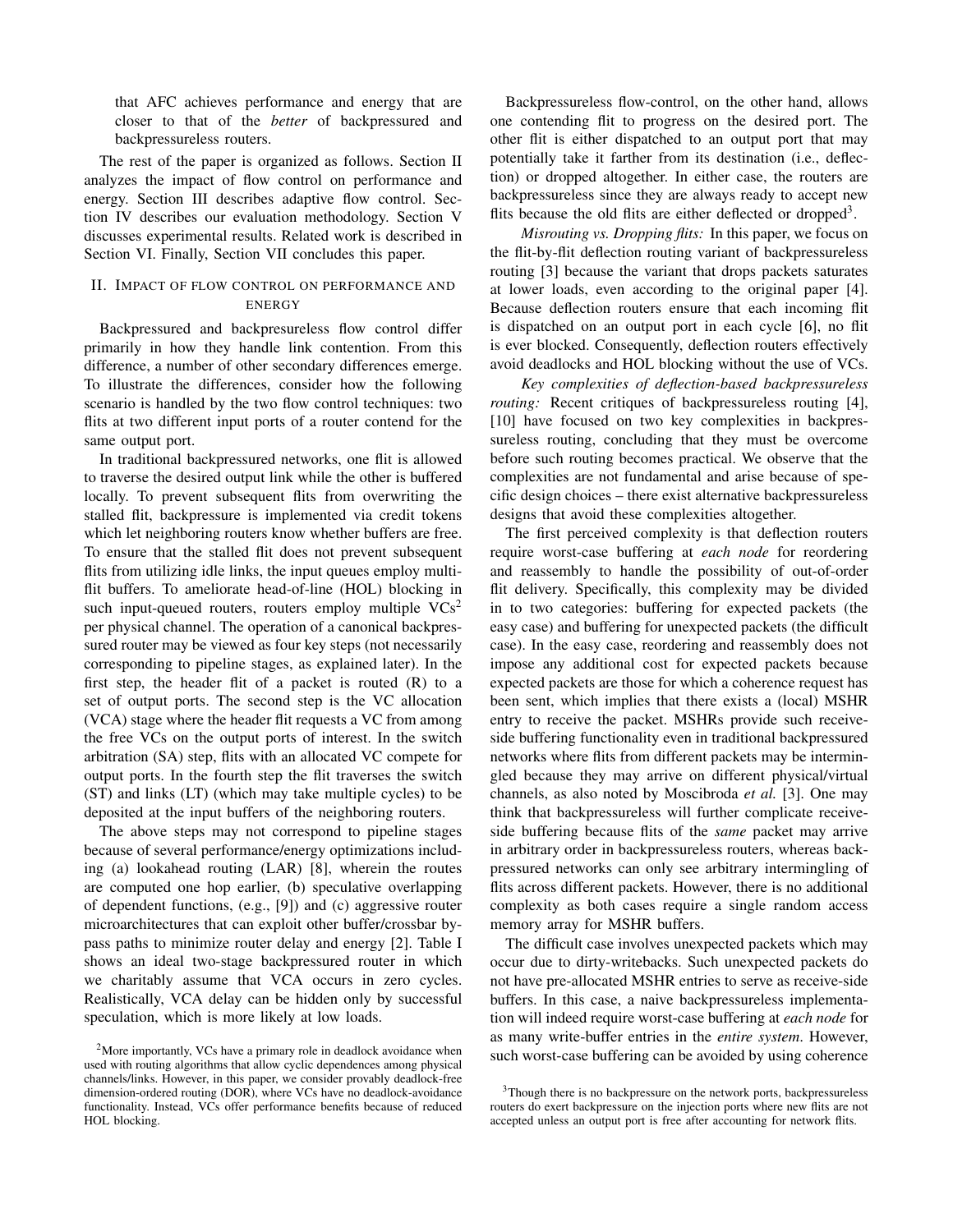| <b>Flow Control</b> | <b>Router</b>              | <b>Router</b>       | Link          |
|---------------------|----------------------------|---------------------|---------------|
|                     | stage 1                    | stage 2             | traversal     |
| Backpressured       | SA $(PV \rightarrow P)$    | $ST +$ partial $LT$ | partial LT +  |
|                     | LAR in parallel            |                     | input BW      |
|                     | VCA (0-cycle)              |                     |               |
| Backpressureless    | $R + SA (P \rightarrow P)$ | $ST +$ partial $LT$ | partial LT +  |
|                     |                            |                     | latch-write   |
| AFC<br>(back-       | Same as backpressureless   |                     |               |
| pressureless        |                            |                     |               |
| mode)               |                            |                     |               |
| <b>AFC</b>          | SA $(PV \rightarrow P)$    | Same as back-       | Same as back- |
| (backpressured      |                            | pressured           | pressured     |
| mode)               | LAR in parallel            |                     | Lazy VCA      |

Table I ROUTER PIPELINE STAGES

protocol variants that (1) pre-allocate an MSHR entry at the destination, and (2) hold writeback buffer data till such pre-allocation is possible. Note, in the absence of such restrictions even backpressured networks will see an increase in receive-side buffering, albeit less than backpressureless networks.

A second perceived complexity of deflection routing in [4], [10] is that it is fundamentally slow because it requires implementation of hardware priorities to ensure livelock freedom. This complexity is specific to implementations that use hardware priorities in order to guarantee that output ports are assigned to older (higher priority) flits before being assigned to younger (lower priority) flits. Such priorities ensure that the oldest flit at each router is never misrouted, hence guaranteeing forward progress. However, there are alternative implementations that avoid the use of priorities (which are necessary only for deterministic livelock freedom) and instead, rely on randomization and probabilistic guarantee of livelock freedom for the backpressureless router, as done in the Chaos router [5]. We emphasize that the probabilistic nature does not make the guarantee weak because the probability of a flit not reaching its destination diminishes with each hop and can eventually be made arbitrarily small (i.e., smaller than *any* adversarially-chosen  $\epsilon$  (0  $\leq \epsilon \leq$  1)).

Summary: For the backpressured and backpressureless implementations described above, we have the following performance energy expectations. On the performance front, backpressureless networks are comparable to backpressured networks at low loads, but are significantly worse at high loads due to excessive misrouting and early saturation. On the energy front, backpressured networks achieve lower energy consumption that backpressureless networks at high loads. However, backpressureless networks achieve lower energy consumption than backpressured networks at low loads, by completely avoiding both static and dynamic buffer energy. The above observations, in conjunction with the fact that there are significant variations in network load across (and to a lesser extent, within) applications, directly make a case for an adaptive flow-control mechanism that captures the best of both worlds.

# III. ADAPTIVE FLOW CONTROL

We describe the operation of AFC in terms of the following three questions. First, Section III-A answers the question: *What are the mechanisms that enable each AFC router to operate in either backpressured or backpressureless mode?* The next two subsections deal with the policy questions to achieve good performance and energy in the common case of uniform (high or low) load: *When do the* forward mode-switch *from backpressureless mode to backpressured mode and the* reverse mode-switch *from backpressured mode to backpressureless mode occur?* Our policies use our first mechanism *local contention thresholds*. Section III-D answers the question: *How does AFC achieve correctness in the corner cases of interactions between routers in different modes?*. Our second mechanism *gossipinduced mode-switch* ensures correctness in the corner cases. Section III-E focuses on the pipeline implementation of AFC, with a focus on our third mechanism – *lazy VC allocation*. Finally Section III-F discusses deadlock- and livelock-freedom for AFC networks.

### *A. Router organization*

We describe the AFC router organization by focusing on key similarities and differences of three router parameters with respect to the basic backpressureless and backpressured routers.

First, the flits of the AFC router are wider because they have to include control information for both backpressured and backpressureless routers. Because AFC has to operate in the backpressureless mode at low loads, the AFC inherits hardware support for flit-by-flit routing from backpressureless routers (Section II). This inheritance implies that links, buffers, and crossbars are wider to include sequence/packet numbers (for reassembly) and destination-node (for routing) in each flit. Similarly, each flit also carries a VC-identifier as required by backpressured routers. However, as we describe later in Section III-E, our *lazy VC allocation* reduces the number of bits that need to be propagated. AFC routers operating in the backpressureless mode continue to propagate the VC information along the next hop even though the router itself does not use the information (Section III-E).

Second, the AFC router inherits input buffers from backpressured routers. One may think that the inclusion of buffers results in AFC suffering energy/area penalty over backpressureless routers. However backpressureless routers incur significant performance and energy degradation at high loads. AFC's energy overhead is minimal at low loads because the buffers are bypassed when the AFC router is in the backpressureless mode. Further, AFC buffers use power gating [7] when in the backpressureless mode to avoid leakage energy. Note, such power-gating is practical in AFC because we power-gate at the granularity of an entire physical port's buffers. One may think that traditional backpressured routing can capture similar benefits by partially powergating buffers at low loads (which is precisely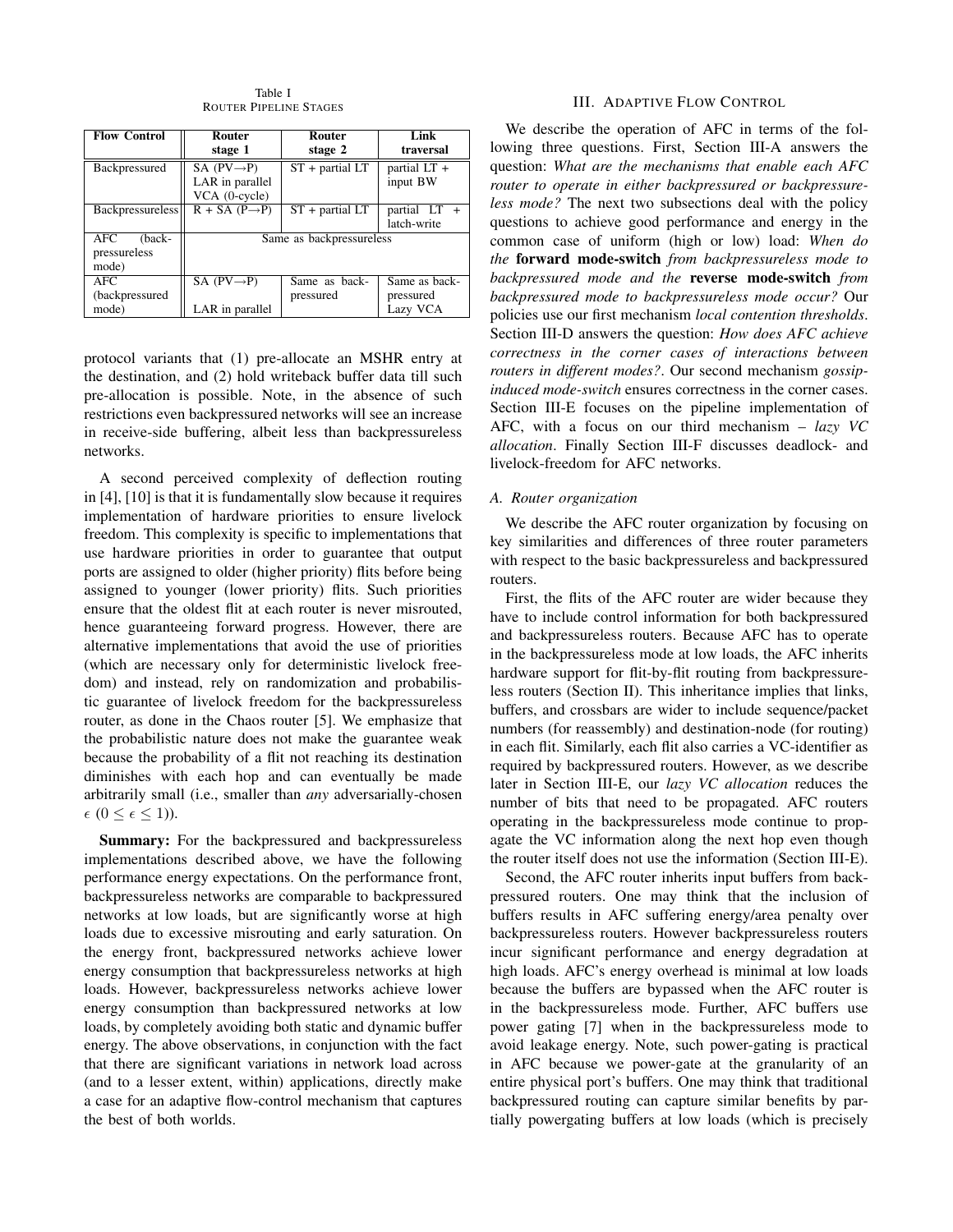when AFC is able to do powergating, as well). However, because VC buffers are implemented as circular buffers, different contiguous sets of buffer-entries may be active in different VCs. Therefore, per-flit gating will be needed, which is impractical. Further, such per-flit gating (or gating entire VC buffers) complicates neighboring credit management (or VC allocation). Moreover, reducing buffering in backpressured networks with multi-cycle links introduces credit-management pipeline bubbles. Finally, an AFC router is likely to be smaller than a full-blown backpressured router due to the smaller buffers afforded by our lazy VC allocation (Section III-E).

Third, the AFC router includes credit propagation mechanisms to track per-VC buffer availability in neighboring nodes, as required by backpressured routing. Credit backflows would unnecessarily add to the energy cost when the AFC router is in backpressureless mode where credits are meaningless. To avoid this energy overhead, we include a special control line (one bit) to indicate to adjacent nodes to stop/start credit tracking when the router switches to backpressureless/backpressured mode.

## *B. Forward mode-switch using local contention thresholds*

Ideally, the forward mode-switch must occur when load levels are high enough that backpressureless routers are near saturation. The actual load at which this switch occurs may be dependent on *global* application traffic characteristics and hence independent of *local* injection rate. One option to detect near-saturation loads is to track the number of cumulative misroutes of flits and monitor if those exceed thresholds. However, that approach has two problems. First, it adds the overhead of modifying flits as they progress through each router. Second, high contention may be detected in an incorrect network region because a flit that passes through a high contention region may have undergone a number of misroutes, but the number may exceed the threshold only after it has already passed through the high-contention region and has reached a low-contention region. Therefore, AFC fundamentally requires local measures of contention.

AFC measures contention via local traffic intensity. AFC uses the number of network flits traversing through the router averaged over the previous 4 cycles, and further smoothed using an exponentially weighted moving average (EWMA) as a metric of recent traffic intensity. Smoothing using EWMA was necessary to avoid frequent (and unnecessary) mode switches due to transient bursts of network activity. The measured traffic intensity is compared to an experimentally-determined *local contention threshold*, which is our first mechanism. The forward mode-switch is illustrated as the top transition in Figure 1. Because routers at edges and corners in a mesh have fewer ports, their thresholds are scaled accordingly. One may think that network traffic intensity could trigger false mode-switches because routers may observe high flit throughput without any link contention for "easy" traffic patterns (e.g., only near-neighbor communication). However, partly because real application traffic is not "easy" and partly because deflection induces further randomness, we found that the local contention thresholds were effective in detecting local load levels. Thus, our threshold is independent of application characteristics and is dependent only on the network configuration.

Once triggered, the mode-switch is realized over 2L cycles (where  $L$  is link latency). A mode-switch that begins in cycle  $T$ , will continue to receive any incoming flits in the input latches of the backpressureless mode. A notification to neighboring routers (via the credit-count start notification, as described in Section III-A) lets them know that they should start counting credits in cycle  $T + L$  *even if the neighbors are in backpressureless mode*. Because all flits received in the  $(T+2L-1)$ <sup>th</sup> cycle are guaranteed to have been dispatched in the  $(T + 2L)^{th}$  cycle in the backpressureless mode, the backpressured mode can safely start from the  $(T + 2L)^{th}$ cycle onwards (starting with the routing stage). Thus, any incoming flits that are received on or after the  $(T + 2L)^{th}$ cycle are directed to the input buffers of the backpressured mode. Note that flits coming from previous backpressureless routers will still carry some VC information (Section III-A) even though the routers do not allocate any VCs for the benefit of any backpressured routers downstream.

#### *C. Reverse mode-switch*

Just as the forward mode switch occurs under high-load conditions, AFC attempts the reverse mode-switch when the measured load falls below a different (lower) threshold. We use the two thresholds as a hysteresis mechanism to avoid frequent mode-switches in the case of a single threshold when the load hovers around the single threshold. Instead, AFC maintains the previous mode when the load is between the high and low thresholds.

However, while performance/energy may indeed be maximized by switching to backpressureless mode as soon as load falls below a threshold, correctness requires that the reverse mode-switch cannot be initiated unless the buffers are empty. Without such a condition, flits remaining in buffers could be indefinitely trapped, leading to starvation. The reverse mode-switch is shown in the bottom transition in Figure 1. Once local buffers are empty, the router automatically starts operating in backpressureless mode in the very next cycle by bypassing incoming flits to the pipeline latches (for deflection) rather than to the input buffers. Subsequently, the switched router notifies its neighboring routers to stop accounting for credits. Upon receiving the notification, the neighbors simply set the buffer occupancy of the switched router to empty without waiting for actual credits. There is a time gap between when the switched router switches its mode and when the neighbors receive the notification (i.e., know that the switch has occurred). In this gap, the neighbors may have sent some flits to the already-switched router and decreased the router's credits not knowing that the switch has already occurred and that credit accounting has become unnecessary. However, because the discrepancy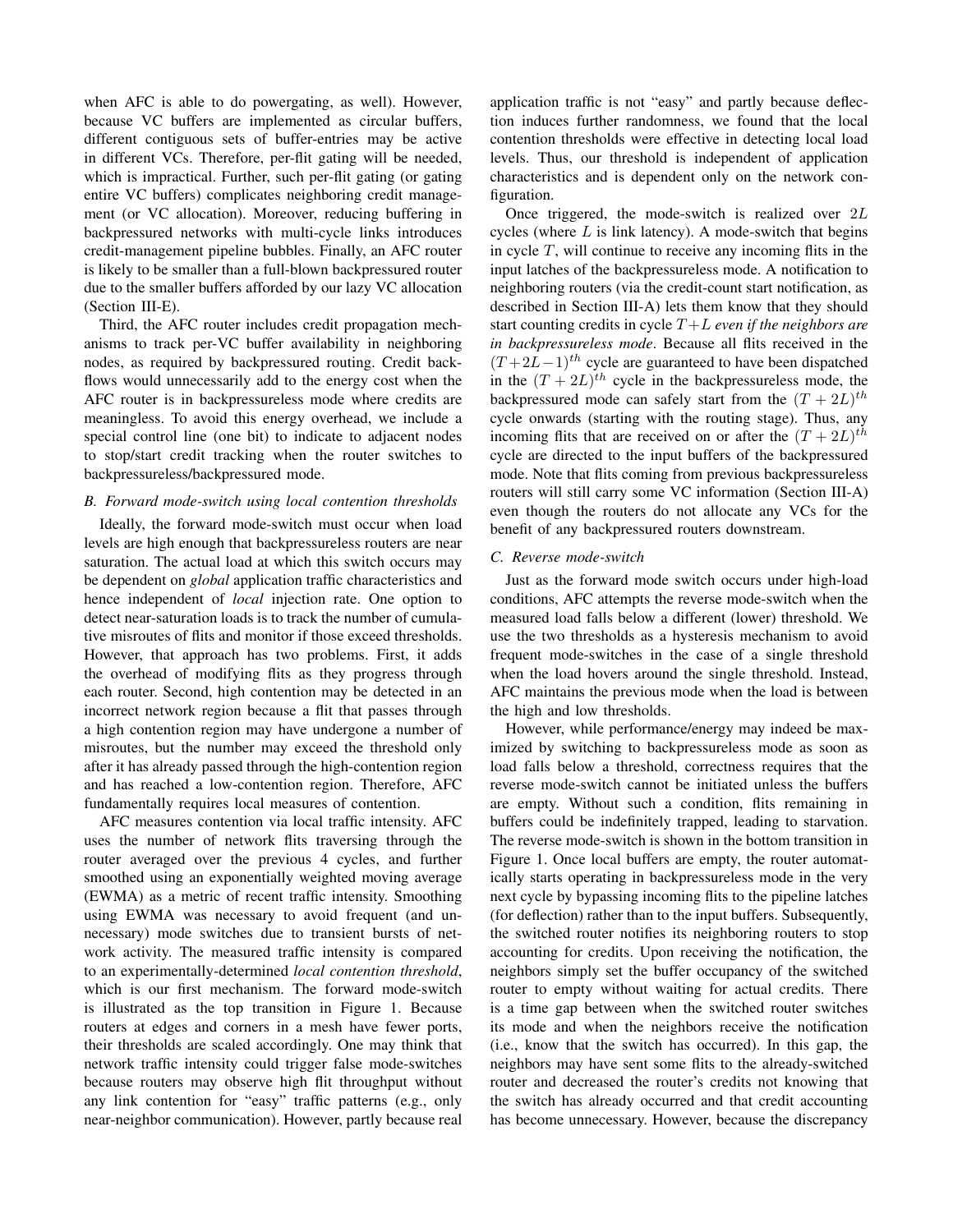

Figure 1. AFC Mode Transitions

leads only to unnecessary accounting for a brief time period, no correctness issues arise.

# *D. Handling interaction among modes using gossip-induced mode-switch*

Given that each AFC router switches modes independently, adjacent routers may be operating in different modes. Such a situation may occur as a stable state when there are large spatial disparities in load. Even when there are no steady-state spatial load variations, the situation may occur when there are transient hot spots.

Communication from a backpressured router to a backpressureless router is the easy case, because a backpressureless router is always willing to accept flits from neighboring routers. The difficult case arises when a backpressureless router communicates with a backpressured router because the backpressureless router may *always* dispatch flits on all of its output links, but the backpressured router must be able to prevent incoming flits so that buffered flits are not overwritten.

AFC responds to this mismatch with a "scalpel and sledgehammer" approach wherein (1) AFC initially attempts to tolerate the mismatch with a lightweight response (the scalpel) which attempts to handle hot spots locally without spilling over to neighboring, low-contention regions; and (2) if the light-weight response fails, AFC responds with a heavyweight response (the sledgehammer) that guarantees correctness by expanding the backpressured region when the effects of contention cannot be contained. As part of the lightweight response, AFC ignores the mismatch as long as the downstream backpressured router has spare buffer capacity (as tracked locally using credits). Recall that the backpressureless routers begin to track credits as soon as their neighboring routers switch to backpressured mode (Section III-B). If the credits indicate that a downstream router's buffers are being exhausted (say, only  $X$  free buffers remain), then AFC employs the heavyweight response of a *gossip-induced* mode-switch, our third mechanism, wherein the neighboring backpressureless router is forced to switch to backpressured mode using the forward mode-switch (Section III-B). The threshold  $X$  must be at least  $2L$  (we use 2L) to allow sufficient time for a forward mode-switch (Section III-B). The gossip-induced mode-switch is shown as the middle-transition in Figure 1.

## *E. Lazy VC Allocation and its impact on the router pipeline*

Recall from Section II that existing methods for achieving shallow pipeline depth in backpressured routers at low loads fundamentally rely on speculation. Such pipelines degrade to deeper router pipelines (3 stages, assuming lookahead routing) at higher loads because of the need for VC allocation on a per-packet granularity to ensure that flits of packet stay together. However, with AFC's use of flit-byflit routing, VC allocation in the backpressured mode can be vastly simplified to operate at the flit-level and thus can be absorbed into other pipeline stages. Further, we leverage the simplification offered by lazy VC allocation to reduce overall buffer requirements which compensates for a significant fraction of the energy overhead of AFC's wider links.

To understand AFC's lazy VC allocation, we first examine the purpose of VCs and then examine the impact of flit-byflit routing on VC allocation/deallocation. VCs serve two key purposes.

First, VCs are used to achieve deadlock-freedom by introducing VC traversal restrictions (rather than the morelimiting physical channel traversal restrictions used by earlier router designs) that can prevent deadlock cycles. However, AFC employs dimension-ordered routing (DOR) which also provides deadlock-freedom, and hence AFC does not use VCs for this purpose. Nevertheless, AFC must still respect higher-level deadlock avoidance rules when allocating VCs. For example, if coherence requests and responses are in two different virtual networks, VC allocation must respect such restrictions. In such cases, we can view the overall virtual channel as a two-tuple consisting of a virtual network and the virtual channel within the virtual network.

Second, traditional VC flow-control prevents intermingling of flits of different packets which is necessary when a multi-flit packet is the smallest independently-routed unit. To prevent flit intermingling, VC allocation has to be globally coordinated to ensure that the following two rules are observed. (R1) No packet may be assigned a VC that has previously been assigned to another packet (but not yet freed). (R2) No two packets may be assigned the same VCs in the same cycle. When implemented as above, packets in different VCs are allowed to overtake/bypass one another, thus reducing HOL blocking.

Unlike traditional packet-switched, backpressured routers, AFC's backpressured mode uses flits (which may be viewed as single-flit packets) as the smallest independently-routed unit because packets may be broken up into flits at another backpressureless router. Because individual (independently routed) flits can be freely intermingled in input queues, VC allocation can be simplified by ignoring the two rules mentioned above. The first rule (R1) is impossible to violate because the busy state of a VC is used solely to prevent flit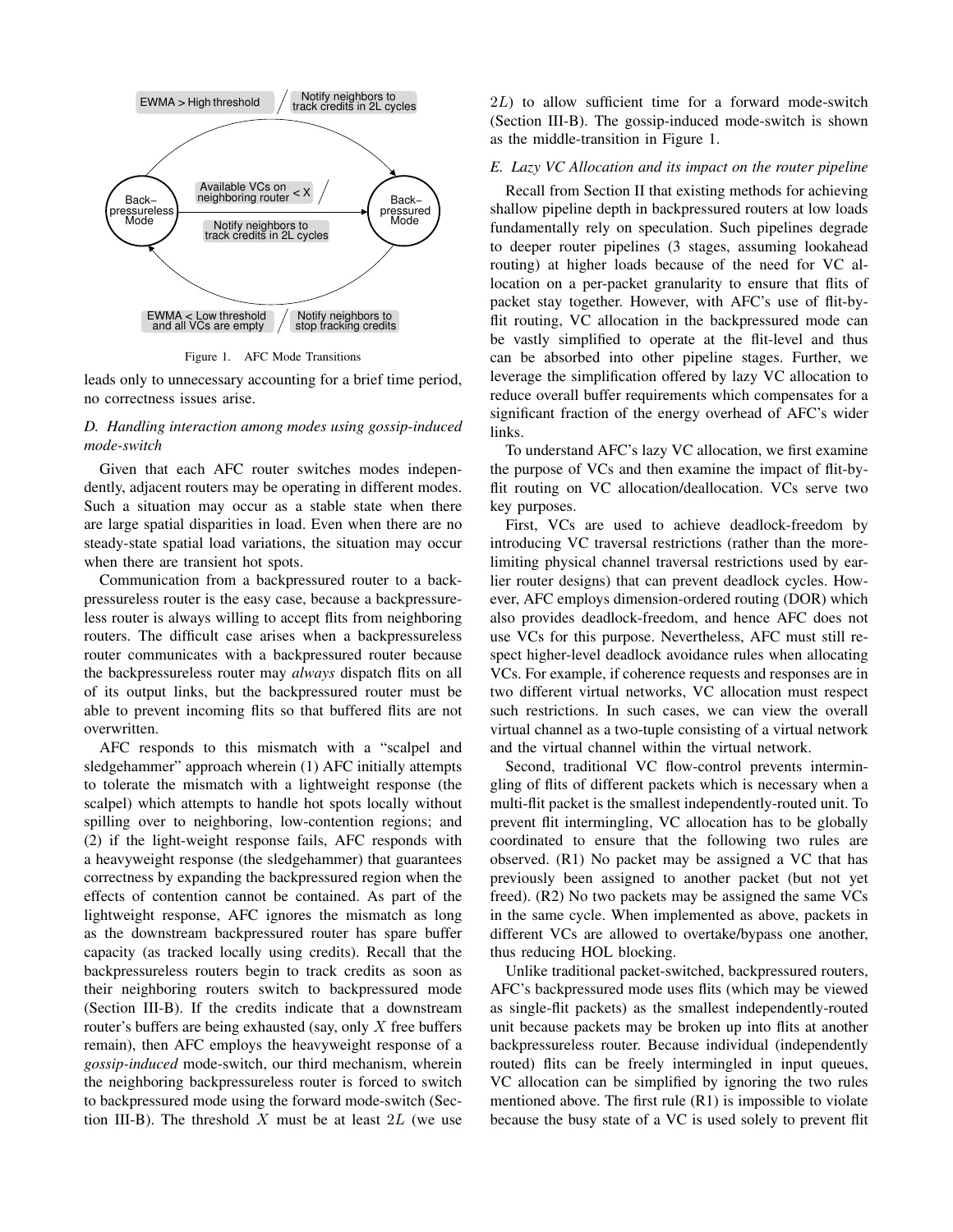intermingling in multi-flit packets which is a non-issue for AFC. Further, rule (R2) can be ignored and any VC may be allocated to any flit (which may result in multiple flits being allocated the same VC in the same cycle). Such duplicate VC allocation is acceptable (from a correctness perspective) in AFC because the multiple flits will be serialized by the crossbar-switch anyway. Thus VC allocation can be precomputed locally (which may use simple round-robin or randomized allocation) thus completely eliminating VC allocation as a separate pipeline stage. However, duplicate VC allocation may cause unnecessary HOL blocking at the next (downstream) router because flits within a VC have to be routed in order. While the above optimization effectively eliminates VC allocation as a separate step, the possibility of duplicate VC allocation remains a performance problem.

We are now faced with a dilemma. On one hand, we want purely local, pre-computable VC allocation to eliminate the pipeline stage. On the other hand, we want to avoid the inadvertent assignment of the same VC to multiple flits to avoid HOL blocking which fundamentally requires global coordination. AFC's lazy VC allocation resolves the above dilemma by assigning VCs at the downstream router by exploiting our observation that any VC allocation is legitimate. Lazy VC allocation views the K-flit input buffer SRAM structure as having K VCs per physical channel with a single flit buffer per VC. Further, unlike traditional creditbackflow where credits at the upstream router are tracked on a per-VC level, AFC tracks credits on a per virtual-network level. As long as a virtual network is not full, there exists at least one VC with an unoccupied flit buffer. The upstream router dispatches flits to the downstream router without a VC allocation with only the virtual network identifier, which remains unchanged from one router to the next. Upon receipt, the flit is placed into one of the free flit-buffer entries (say, the  $i^{t\hat{h}}$  entry), thus lazily allocating the  $i^{th}$ VC to the flit. Note, free slots may be pre-discovered using simple daisy-chaining mechanisms and adds no latency to the critical path. Because all flits are placed in different VCs, the design avoids artificial HOL blocking (independent flits with the same VC allocation) altogether.

AFC's lazy VC allocation captures one additional advantage beyond the twin benefits of eliminating the VC allocation stage and minimizing HOL blocking. Because VC allocation is greatly simplified by flit-by-flit routing, AFC can increase the number of VCs without slowing down the VC allocation stage as would occur in traditional backpressured routers. To offset the energy increase of more VCs, AFC employs shallower buffers which suffice due to the following reason. While backpressured per-packet routing allocates an entire buffer for a packet so that some of the buffer slots are empty while the packet's flits are processed spread over time, flit-by-flit routing avoids this underutilization by allocating only one slot for a flit, thereby enabling shallower buffers. We show later in Section V that AFC reduces the total buffer size by a factor of 2 while

Table II SYSTEM CONFIGURATION

| System                      | 1 chip, 9 cores                                    |  |  |
|-----------------------------|----------------------------------------------------|--|--|
| <b>Network</b>              | 3x3 mesh, each node is a core and an L2 cache      |  |  |
|                             | bank; flit width is 32-bit, 2 virtual control net- |  |  |
|                             | works and 1 data network $(2+2+4=8$ VCs) with      |  |  |
|                             | 8-flit deep buffers; 2-cycle link latency          |  |  |
| Cores                       | 4-way SMT, 4-issue out-of-order with 40-entry      |  |  |
|                             | instruction window                                 |  |  |
| Private L1 Caches           | split I & D, each 64KB, 4-way set associative,     |  |  |
|                             | 64-byte blocks, 2-cycle latency, 16 MSHRs          |  |  |
| Shared L <sub>2</sub> Cache | unified 18 MB with 9 banks, 16-way set associa-    |  |  |
|                             | tive with LRU, 12-cycle latency, 16 MSHRs          |  |  |
| Memory                      | 8 GB DRAM, 250-cycle off-chip access time, 2       |  |  |
|                             | DIMMs per channel, 2 ranks per DIMM, 8 banks       |  |  |
|                             | per rank, 32 bank queue entries                    |  |  |

matching the performance of a tuned traditional backpressured router. AFC's shallower buffers mostly compensate for the energy overhead of its wider links.

The activity in each of AFC's backpressured mode pipeline stages are summarized in the last row of Table I. Because lazy VC allocation can easily fit (due to simple pre-computation) in the buffer-write stage, the AFC router can realistically operate in 2 cycles (as opposed to the generous 0-cycle VCA assumption for backpressured routers in Section II).

# *F. Deadlock and livelock freedom*

One may think that a combination of backpressureless routing (where DOR rules are ignored) and backpressured routing (where we rely on DOR for deadlock freedom) can lead to deadlocks. However, we can prove the deadlockfreedom of AFC using the following two observations. First, deadlocks can occur in AFC only when all the flits in a deadlock "knot" are in routers that are backpressured. (If a single router is backpressureless, those flits are not blocked and hence can escape.) Second, given that all the routers are in backpressured mode, using DOR for the backpressured routers, we guarantee that backpressured routers are deadlock-free (i.e. escape paths always exist). (A similar property can be proved for non-DOR routers which use deadlock avoidance since escape paths will exist on some VCs.) The fact that those flits may have originally been deflected is immaterial.

Livelock-freedom is another important issue to address given AFC's use of backpressureless deflection routing at low loads, especially since AFC does not use (impractical) priorities to guarantee livelock freedom. Even in the absence of such priorities, deflection routing has been shown to be probabilistically livelock free [5]. Further, because AFC uses deflection routing only at low loads, the likelihood of a continuous chain of misroutes is even less likely. Thus, the probabilistic guarantees may be strengthened further. Recall from Section II that probabilistic guarantees are indeed strong guarantees.

### IV. EXPERIMENTAL METHODOLOGY

We evaluate AFC using Wind River's Simics 3.0 [11] full system simulation platform and the GEMS [12] timing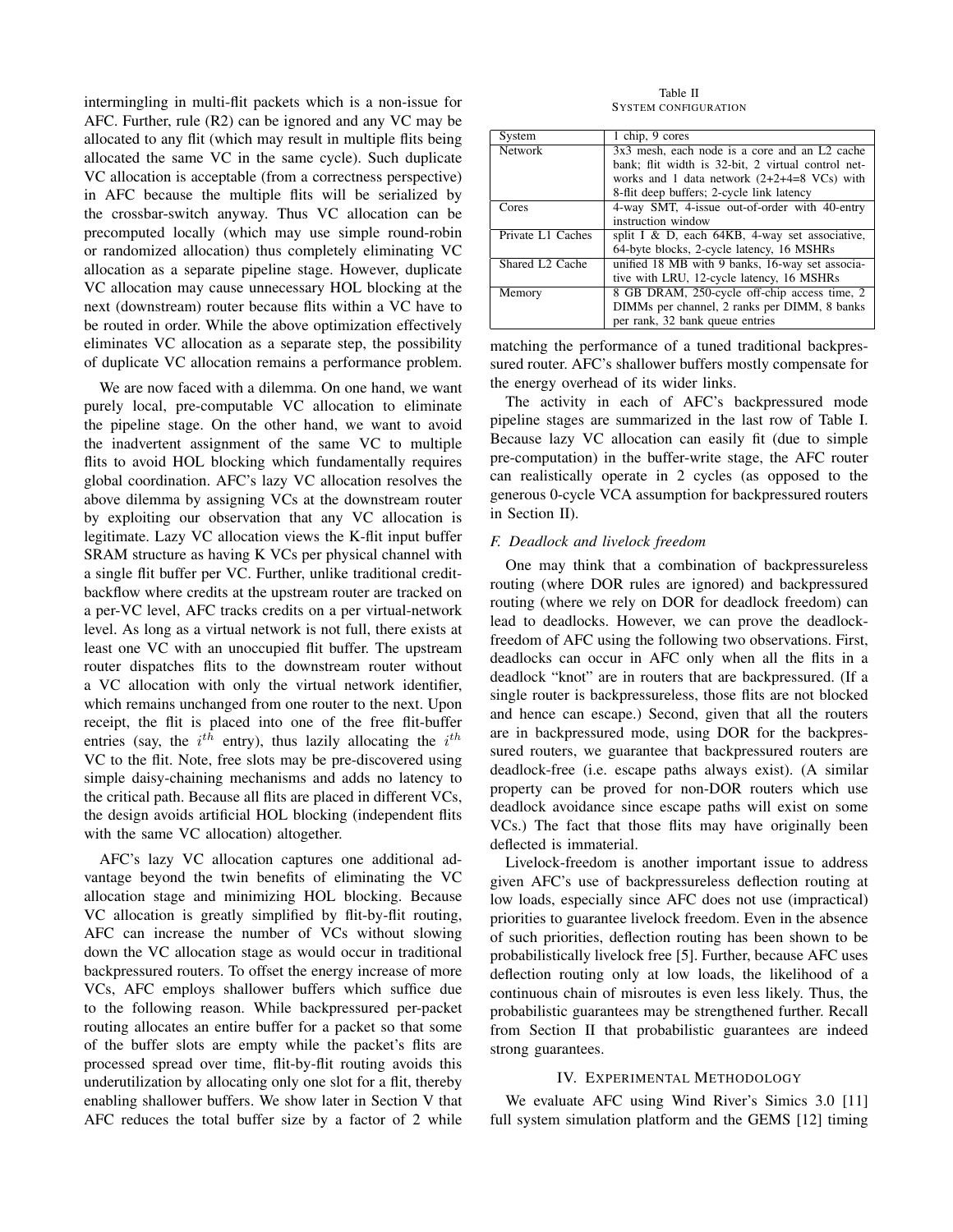models, which include an SMT-processor model (Opal), a memory system model (Ruby) and an interconnection networks model (Garnet) [13].

Simulated Machine Configuration: Table II summarizes the key parameters of our simulated machine. Simulating a 16-core system (with multi-threading, as exemplified by many recent "CMP of SMTs" [14], [15], [16]) proved infeasible because of long simulation times as simulator state spilled out of memory to swap-space. We employ conservative scaling to simulate a 3x3 network with 9 nodes. The scaling makes our results conservative because the saturation throughput for backpressureless routers is higher when the network is smaller.

Based on the arguments in Section II and Section III-E, all routers are simulated with 2-cycle pipelines (see Table I). Our configuration (number of VCs and buffer-depths) is energy-optimized for the backpressured base case. Adding more VCs (or increasing buffer-depths) resulted in no significant performance improvement.

We used 32-data bit flits in each direction as we found that they were energy-delay-squared optimal. The control link widths were chosen so that VCs, destination nodes, flit-numbers, and global MSHR identifier could be encoded. Such encoding required 9 bits for backpressured networks, 13 for backpressureless networks, 17 for AFC. Thus, the total flit width, including data and control lines, were 41 (backpressured), 45 (backpressureless) and 49 (AFC) bits. These flit widths are reasonable because (a) they correspond to fairly wide 80–94 bit buses for full-duplex communication, (b) they are similar to the on-chip network in Intel's Teraflops research chip [17], (c) wider widths will reduce AFC's overheads, and (d) wider widths will cause superlinear growth in crossbar area.

AFC Parameters: AFC uses 8 VCs for each of the two virtual control networks and 16 VCs for the virtual data network with 1-flit deep buffers in its backpressured mode. The per-physical-channel buffer size is therefor 32 ( $= 8 \times$  $2+16$ ) flits in comparison with the baseline packet switched network which uses a 64-flit buffer ( $=4\times8+2\times2\times8$ ). Recall, the reduction in buffer-size is enabled by lazy VC allocation. The local contention thresholds for the forward (reverse) mode switch are set to 1.8 (1.2) for the corner routers, 2.1 (1.3) for the edge routers and 2.2 (1.7) for the other routers. The weighting factor for EWMA is 0.99 (i.e., the moving average update computation is  $m_{new} = 0.99 * m_{old} + 0.01 * l$ where  $l$  is the average load over the past four cycles).

Energy Modeling: The Garnet network timing model is integrated with callbacks to the Orion [18] network energy model to report energy dissipation. We model all the key additional hardware for backpressureless routers and for AFC including flit-latches and additional control links. Because the receive-side buffering for flit reassembly is required for both backpressured and backpressureless routers [3], and because they are associated with MSHRs we exclude the receive-side buffers from network energy. The

Table IV SIMULATION PARAMETERS FOR COMMERCIAL WORKLOADS

| Workload          | System Warmup  | Cache Warmup   | Measurement    |
|-------------------|----------------|----------------|----------------|
|                   | (transactions) | (transactions) | (transactions) |
| Apache            | 2 million      | 20,000         | 600            |
| $\overline{O}$ TP | 0.1 million    | 5.000          | 50             |
| SPECjbb           | million        | 50,000         | 3,000          |

MSHR buffer sizes do not vary with flow-control mechanism since they are provisioned for the worst case (e.g., in the worst case, all-but-one flit corresponding to each outstanding MSHR entry arrives at the node). We used the parameters for 70nm technology with  $V_{dd}$  of 1.0V and 3GHz frequency. We assume 2.5mm links. We realistically assumed 90% effective power gating when AFC power-gates buffers in its backpressureless mode.

Finally there are previously proposed optimizations that target crossbar dynamic energy. For example, an aggressive variant of express virtual channels [2] proposes to use wires that bypass the crossbar switch for packets that traverse express virtual channels that proceed along the same dimension. Note, such an orthogonal optimization can be grafted on to any of backpressureless, backpressured or AFC router by adding bypass paths between appropriate pairs of ports and letting flits that traverse the corresponding ports to use the bypass paths instead of the crossbar. As such, we do not consider this optimization in our comparisons.

Workloads: While open-loop simulations have some value, relying solely on them is problematic because they set injection rates to arbitrary values which may or may not correspond to real workloads. Trace-driven evaluations do not include the feedback effect of the network on execution time. To avoid these problems, the majority of our experiments use execution times on multi-threaded applications to evaluate AFC. We do not use multi-programmed, sequential workloads because they lack coherence interactions which fundamentally change the network traffic. Our benchmarks include three high-load/commercial and three low-load/scientific multi-threaded applications (see Table III). Table III shows the injection rate achieved by each benchmark (in flits/node/cycle). We run the commercial benchmarks for a fixed number of transactions after adequate cache warmup (see Table IV). We scale scientific workloads from SPLASH-II benchmark suite [19] to run to completion. We also include an experiment with synthetic random traffic to highlight key performance/energy characteristics of AFC. We repeat all simulations multiple times to account for statistical variations.

## V. RESULTS

Recall that, for the low-load applications, backpressureless networks are expected to consume less power than the backpressured networks. In contrast, for high load applications backpressured networks are expected not only to consume less energy than backpressureless networks but also to outperform backpressureless networks.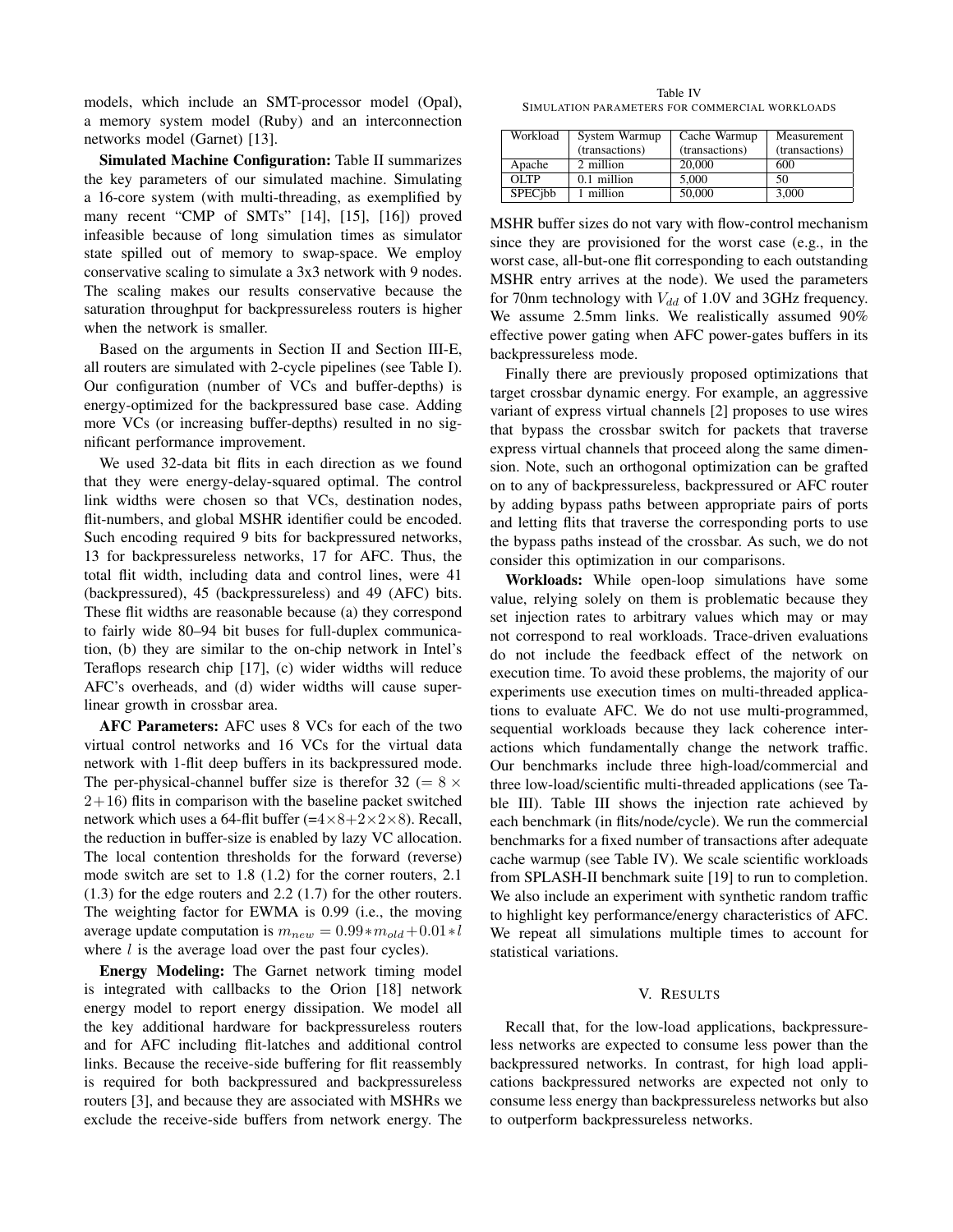Table III WORKLOADS: DESCRIPTION AND CHARACTERISTICS





## *A. Performance and energy*

Recall, AFC's key goal is to match the performance and energy of the better flow control mechanism at both low and high network loads. The four figures in Figure 2 plot the normalized performance (left) and network energy (right) at low loads (top) and high loads (bottom). For the performance graphs, higher is better and for the energy graphs, lower is better. Each graph includes the set of benchmarks (groups of bars) on the X-axis with the appropriate metric (performance or energy) on the Y-axis. The Y-axis numbers are normalized to that of the baseline backpressured network. Three of the bars within each group correspond to the three flow-control mechanisms being compared. We also show one other comparison. AFC combines mechanisms for adaptively switching between flow-control modes as well as mechanisms for optimizing the flit-by-flit backpressured mode with lazy VC allocation. To isolate the effects of the two sets of mechanisms, we include an AFC router which is always in the backpressured mode (called "AFC alwaysbackpressured"). Finally, rather than compare AFC against the each of the many proposed buffer energy optimizations, we show a packet-based router in which *all* buffer dynamic energy is eliminated (called "Backpressured ideal-bypass"). This serves as a lower bound on energy for techniques that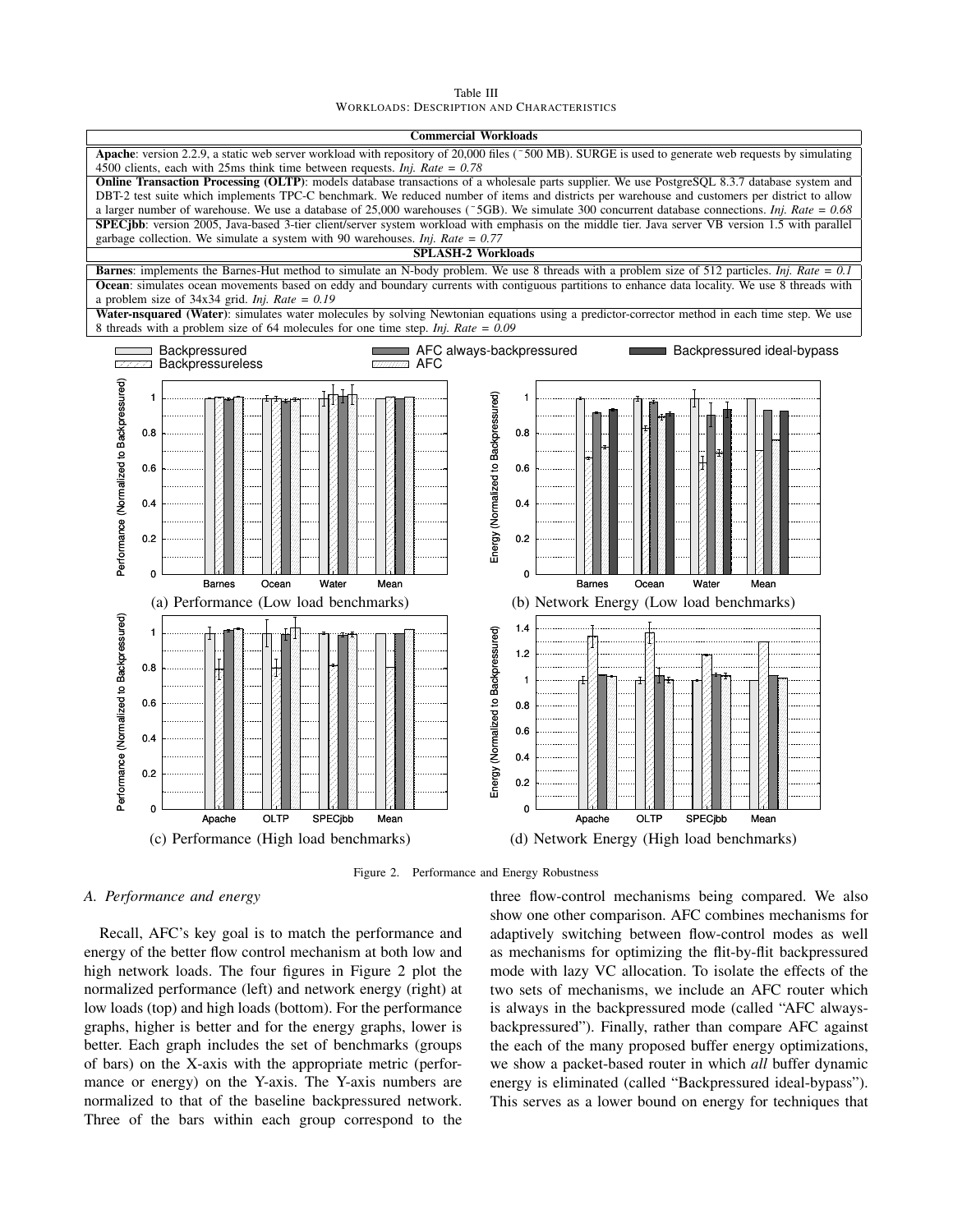elide buffer reads (but not writes) [1] as well as those that elide a fraction of both buffer reads and writes (Express virtual channels [2]). We show this bound only for the lowload, energy graph, which is where it is relevant. Each graph also includes the geometric mean (rightmost bars). The variance bars indicate the standard deviation of multiple runs of the benchmark.

We make four key observations. First, at low loads, flow control has no meaningful impact on performance (see Figure 2(a)). This is not surprising given our expectation that lack of contention implies that there is little misrouting in backpressureless routing. AFC, which operates in backpressureless mode at low loads achieves similar performance. The backpressured router and AFC's always-backpressured router are also similar in performance.

Second, flow control does have a big impact on energy (see Figure 2(b)). Backpressureless, which eliminates buffers and thus, all buffer energy, consumes the least energy. AFC, which is largely in backpressureless mode, achieves within 9% of backpressureless. This gap mostly comes from our assumption that power-gating the buffers eliminates only 90% of their static power. The basic backpressured router, without any buffer energy optimizations, is the most energy consuming (42% more than backpressureless). More interestingly, even backpressured-ideal-bypass, where *all* dynamic buffer energy is elided, is significantly worse (32%) than backpressureless. This result strengthens the argument that dynamic buffer power optimizations have fundamental limitations at low loads, where static power dominates. Further, the skew in favor of static power will only worsen as we move to future technology generations.

Third, at high loads, backpressureless routing suffers a significant degradation in performance relative to backpressured routing (19% on average, see Figure 2(c)). This degradation is due to excessive misrouting. AFC, which is largely in the backpressured mode, achieves comparable performance (within 2%). Not surprisingly, AFC-alwaysbackpressured is also very similar. Note that the backpressured router, which assumes a fixed 2-cycle pipeline with 0-cycle VCA subsumes previous pipeline optimizations for backpressured routers (Section II).

Fourth, on the energy front, the behavior in terms of performance is mirrored in energy. Backpressureless, which has the worst performance, also dissipates the most energy, being 35% higher than backpressured, which is the leastenergy configuration. In contrast, AFC incurs a modest energy overhead (2% on average, 3% worst-case) compared to backpressured.

In summary, AFC matches the performance of better of both backpressureless and backpressured flow control at both high and low loads. It approaches the better of the two in terms of energy as well (within 3% at high loads and within 9% at low loads). In contrast, non-adaptive backpressureless flow control incurs a 19% performance penalty and a 35% energy penalty at high loads. Conversely, at low loads, nonadaptive backpressured flow control incurs an energy penalty of 32% (on average) even with ideal buffer bypassing.

*Energy breakdown:* Figure 3(a) and Figure 3(b) plot the normalized energy (normalized to backpressured router's energy, Y-axis) for our low load and high load benchmarks (X-axis), respectively. Each flow-control mechanism (bars within group) is shown for each benchmark. Further, the overall network energy is shown partitioned into buffer energy, link energy and other router energy (which includes crossbar energy and arbiter energy).

For low-load applications (Figure 3(a)), all three benchmarks exhibit largely similar energy profiles. The breakdown for backpressured routers indicates that buffer energy is significant, even in the case with the smallest proportion of buffer energy (ocean). In contrast, backpressureless routers eliminate all buffer energy for a modest increase in link energy. Because AFC largely stays in backpressureless mode, it too eliminates most buffer energy. Finally, though AFCalways-backpressured reduces some buffer energy because it uses half as much buffer space as the backpressured router, buffer energy remains a significant fraction.

On the other hand, at high loads, backpressured mode achieves the lowest energy across all benchmarks. Backpressureless routers incur a significant link energy penalty due to excessive misrouting as mentioned before. There is little difference between AFC and AFC-always-backpressured because AFC largely stays in the backpressured mode. We observe that the overall energy penalty of AFC (relative to backpressured) is the difference between increased link energy (due to wider flits) and reduced buffer energy (due to lazy VC allocation).

*Mode duty cycle and spatial variation:* We measured the fraction of time spent by AFC in the two modes for all our workloads. Four of the six benchmarks were uniformly high or low load without any variation in time. For example, water and barnes were in backpressureless mode 99% of the time. Similarly, specjbb and apache were in the backpressured mode more than 99% of the time. The other two benchmarks exhibited a small amount of variation. For example, routers spent 7% of ocean's execution time in backpressured mode and 5% of oltp's execution time in backpressureless mode.

Interestingly, although our runs did not see any gossipinduced mode-switches, we did see them in an open-loop network experiment which created hotspots. Recall, gossipinduced mode switch is required for correctness and is therefore justified even if our runs do not exercise it. The lack of gossip-induced mode switching in our runs indicates that either transient hot spots did not develop because the network load was uniform, or if any transient hot spots developed, they were tolerated by the "scalpel" (Section III-D) wherein adjacent routers did not see any backpressure that would have forced them to switch modes (i.e., the hot-spot would spread).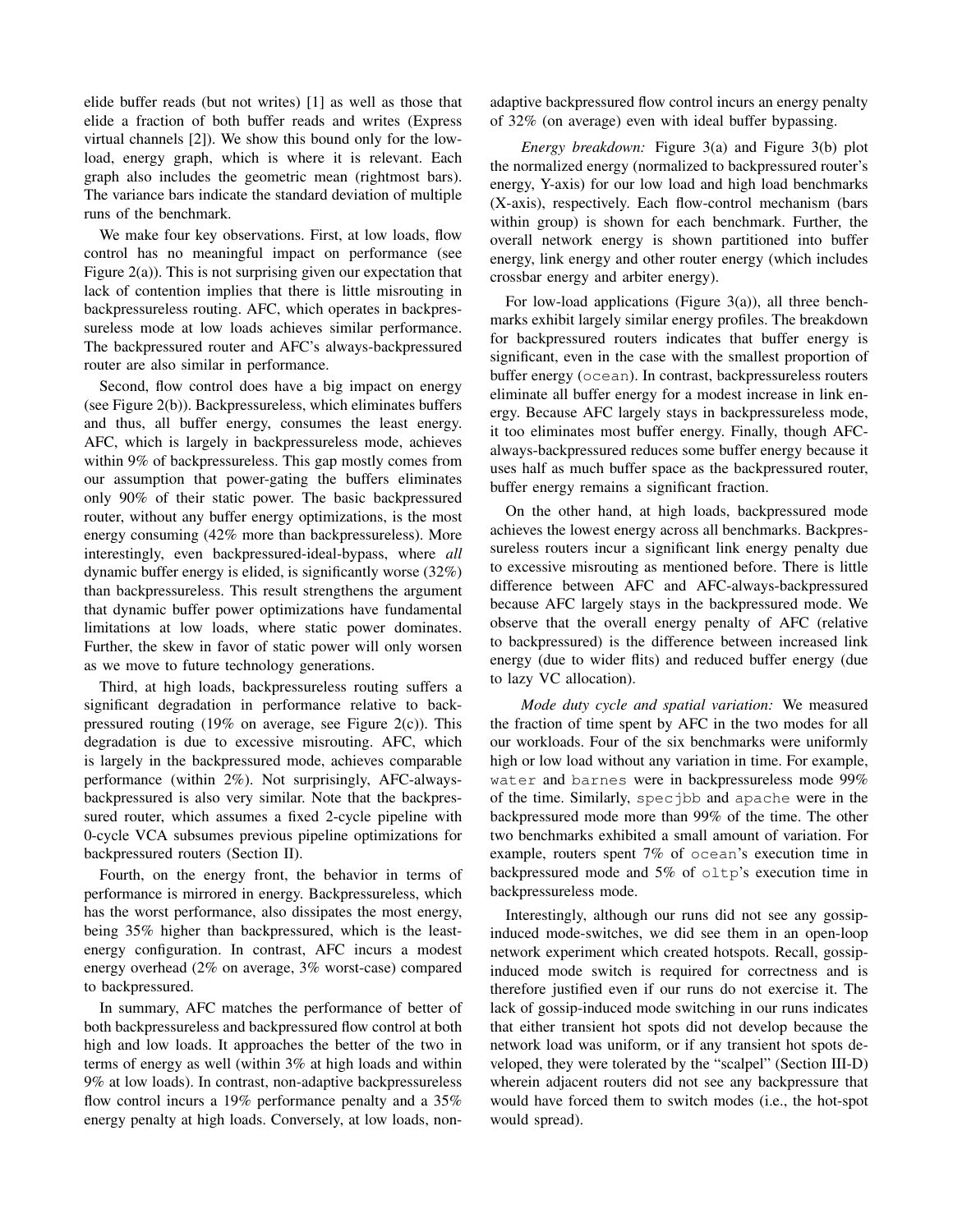

Figure 3. Network Energy Breakdown

### *B. Open-loop evaluation for spatial variation*

Because of the near-perfect spatial uniformity of load in our runs, we used synthetic traffic with open-loop simulation to simulate spatial load variation. The configuration is designed to mimic a consolidation workload in an 8x8 multicore in which a different application runs in each quadrant. One quadrant of the network injected packets at a fixed high rate (0.9 flits/node/cycle) and the other three quadrants injected packets at fixed low rates (0.1 flits/node/cycle). The destinations were chosen such that traffic injected in a quadrant stayed within the quadrant (except possibly due to misrouting).

In the absence of variation, AFC can only approach the best of either backpressured or backpressureless routers. However, with the spatial variation described above, AFC was the best energy configuration because neither backpressured (9% more energy than AFC) nor backpressureless (30% more energy than AFC) flow control was robust in handling the load variation. We also observed that (1) backpressured and AFC achieved 33% lower latencies than backpressureless in the high-load quadrant, and (2) the highload quadrant had an adverse impact on a neighboring lowload quadrant's latencies because of misrouting.

*Other results:* Experiments with open loop, uniform random traffic injected at various rates revealed that (1) all flow-control techniques achieve similar latencies at low loads (2) AFC and backpressured networks achieve near identical saturation throughput (whereas backpressureless saturates at lower offered loads).

## VI. RELATED WORK

There is a rich body of work on each of the two flow control mechanisms. Deflection routing, first proposed in [6], has seen several variants implemented in real machines and in research prototypes [20], [21], [5], [22]. Deflection routing has also been studied extensively [23], [24]. More recently, researchers have refocused on deflection routing as an attractive option for energy-constrained onchip networks [25], [26], [27], [3]. All the above variants of deflection-based routing either drop packets or suffer from high latencies at saturation (which is typically at lower loads than with backpressured routers). In contrast, AFC adaptively changes the flow-control to enable backpressured mode of operation.

Similarly, there has been extensive research on backpressured networks with credit-based flow control. Since our focus is on optimizing energy and latency in backpressured networks at low loads, we discuss only the work relevant to those goals. For example, Wang *et al.*propose a technique to bypass buffer-reads under low loads when there is only one flit in the buffer [1]. While such techniques do help reduce dynamic energy, they are not as energy efficient as eliminating all buffer dynamic energy and most static energy (using power-gating) as in the backpressureless mode of AFC, even at low loads. There have been techniques proposed to target leakage power of buffers by placing buffers in inactive modes [28]. In general, they require fine-grained (flit-byflit) power-gating which may be unviable, especially given our small buffers. Techniques that speculatively overlap key pipeline stages (e.g., VC allocation and switch arbitration in [9]) attempt to avoid the latency penalty of a backpressuredrouter's pipeline stages at low loads. Our lazy allocation goes one step further and removes the dependence between VC allocation and switch allocation.

While single-cycle routers have been proposed [29], [4], they will likely need a slow clock to accommodate both switch arbitration and switch traversal. For example, the router in [29] employs speculative switch arbitration in parallel with switch traversal. However, the router design assumes that mis-speculations can be caught and recoveredfrom in the same cycle. Effectively, this assumption implies that the router can ensure a conflict-free switch arbitration and switch traversal in the same cycle. In the case of SCARAB [4], switch arbitration and switch traversal are non-speculative and must fit in a clock cycle.

# VII. CONCLUSION

As the microprocessor industry packs more cores into a chip, multi-hop interconnection networks are likely to